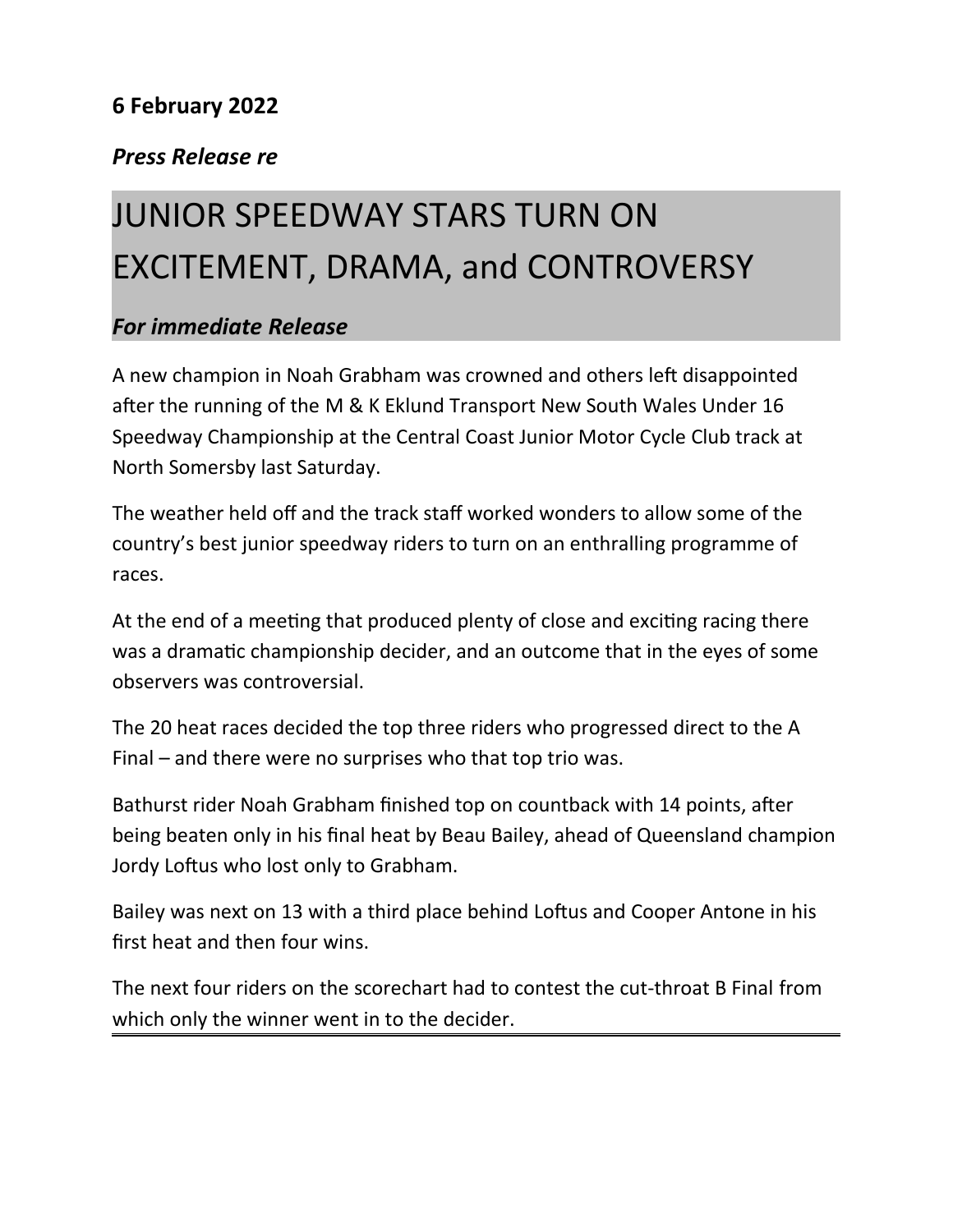That turned out to be Albury Wodonga rider Cooper Antone who gated brilliantly and host club rider Lachlan Russell could not overhaul him, after both had scored 11 points in their heats.

The other B Finalists were Queenslanders Anika Loftus and Jai Bainbridge who finished in that order.

With the top four riders lined up for the final there was sure to be drama – Grabham led but as Loftus tried an outside pass he actually lost second place as Bailey came through on the inside. As Bailey continued his inside charge there appeared to be some contact with Grabham who ran off the track.

Such happenings always place officials in an awkward position, but they have to make a decision that invariably never pleases everyone.

The decision was that Bailey was excluded with the win awarded to Grabham ahead of Loftus and Antone.

Fans were left rewarded for their patience as track staff turned a saturated surface in to an extremely raceable track that allowed the youngsters to show off their talents, albeit two hours later than the planned start time.

Even among the riders who did not make the finals there is plenty to enthuse about as even the least experienced riders showed enough to suggest that all will progress with coaching as part of the Speedway Experience Coaching programme led by former world No. 3 Craig Boyce.

One of the bottom half of the field was the only girl from New South Wales in the line-up, Ruby James from the Kurri Kurri Junior club who received the Encouragement Award at the meeting.

Final result

Noah Grabham 1<sup>st</sup>, Jordy Loftus 2<sup>nd</sup>, Cooper Antone 3<sup>rd</sup>, Beau Bailey EXC

B Final Cooper Antone, Lachlan Russell, Anika Loftus, Jai Bainbridge